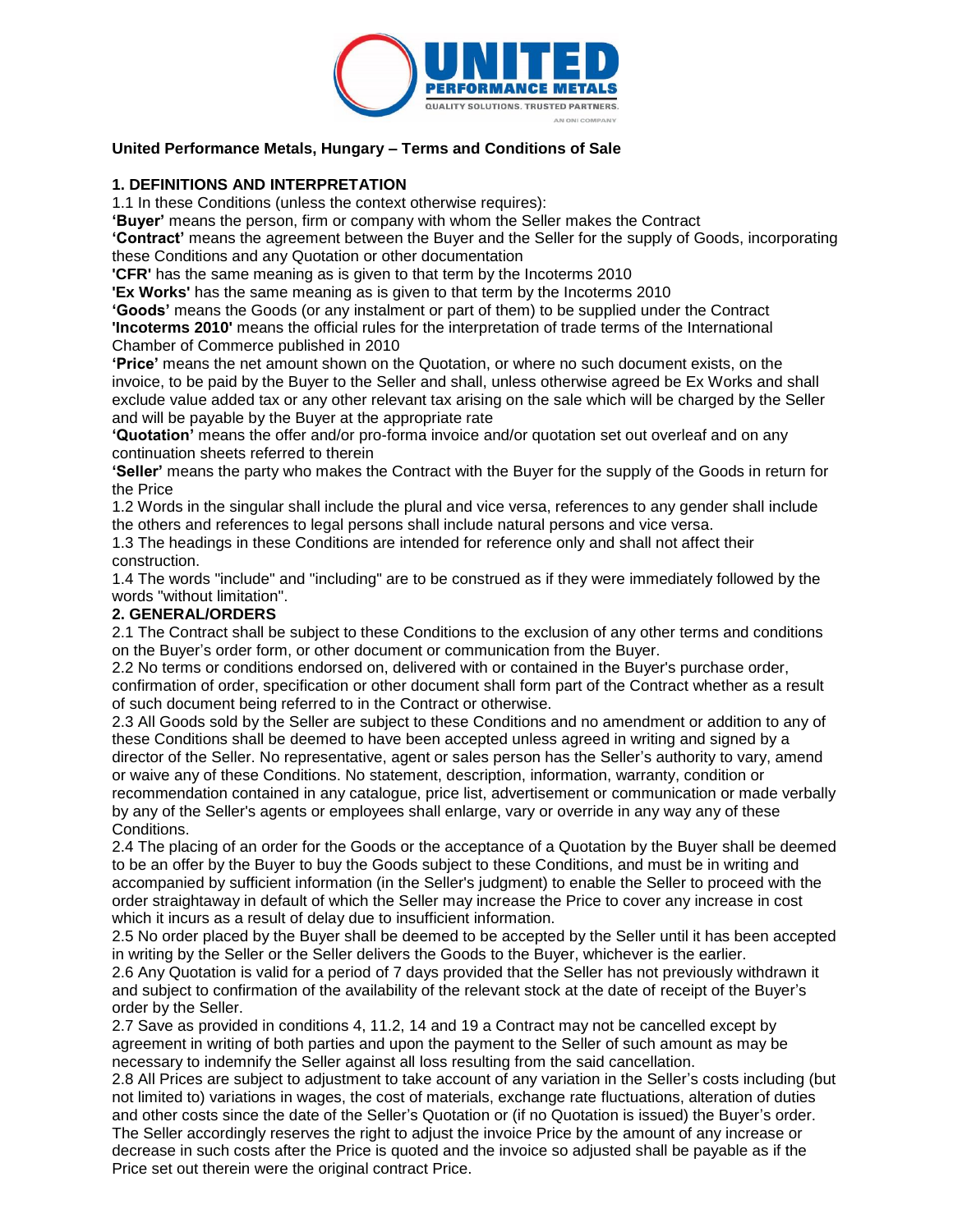# **3. PAYMENT**

3.1 Unless otherwise stated on the Quotation, the Buyer shall make payment of the Price in U.S. Dollars on the later of the date(s) specified in the Contract or within 30 days of the date of the Seller's invoice.

3.2 Payment shall be due whether or not property in the Goods has passed by virtue of condition 12. 3.3 The Buyer shall not be entitled to make any deduction from any payment or exercise any right of setoff, lien or any other similar right or claim.

3.4 The time of payment shall be of the essence of the Contract.

3.5 Interest will be charged on all late payments at the yearly rate of 5% over the then current base rate of HSBC Bank PLC, calculated on a daily basis.

3.6 If the Goods are delivered in instalments the Seller shall be entitled to invoice each instalment as and when it has been delivered and payment shall be due in respect of each instalment which has been delivered notwithstanding non-delivery of other instalments or other default by the Seller.

3.7 If, under the terms of the Contract, the Price shall be payable by instalments or the Buyer has agreed to take specified quantities of Goods at specified times, the whole of the balance of the Price shall become due straightaway if:

(a) the Buyer defaults in the payment of any due instalment; or

(b) the Buyer fails to give delivery instructions in respect of any outstanding quantity of Goods.

## **4. SECURITY FOR PAYMENT**

If before the Goods are dispatched there arise reasonable grounds for the Seller to believe that the Buyer will not be able to fulfil its payment obligations the Seller shall have the right to demand from him security, in the form determined at the Seller's sole discretion. If such security is not received within the period specified by the Seller (such period not to be unreasonable) the Seller may terminate the Contract without further liability on its part but the Buyer shall be liable to the Seller in respect of any losses (including loss of profit) incurred by the Seller as a consequence of such termination.

### **5. PACKING**

The Seller shall use its reasonable care and skill in packing Goods and subject to condition 17.1 below, shall not be liable for any special, indirect, or consequential loss or for any loss of profits, business, income, business interruption, interest, loss of contracts, anticipated savings, goodwill, or third party claims caused by packing. The Seller reserves the right to charge for packing where packing is considered necessary by the Seller.

### **6. PERMISSABLE VARIATIONS IN QUANTITY**

Warehouse and mill shipments can vary in quantity in line with general practice, custom and specifications used by producing mills. The Seller shall not be liable for any variation plus or minus 10% between the quantity of Goods supplied and the quantity ordered. Any claim for a variation of quantity in excess of plus or minus 10% ('**Shortage**') must be notified by the Buyer to the Seller in writing within 14 days of delivery.

## **7. DELIVERY**

7.1 The Seller shall use its reasonable endeavours to meet the delivery date set out in the Contract. Any dates quoted for delivery of the Goods are approximate only and the Seller shall not be liable for any delay in the delivery of the Goods however caused.

7.2 Time of delivery shall not be of the essence of the Contract.

7.3 If for any reason the Buyer is unable to accept delivery of the Goods at the time when the Goods are due and ready for delivery the Seller may, at its sole discretion, without prejudice to its other rights and for such period as the Seller may determine, store the Goods at the Buyer's risk and take all reasonable steps to safeguard and insure them at the Buyer's cost, provided that the Buyer shall be informed thereof as soon as reasonably possible.

7.4 The Seller shall have the right to make delivery by instalments of such quantities and at such intervals as it may decide, and any express provision as to instalments in the Contract shall be in addition to and not in derogation of this right.

7.5 Where the Goods are for delivery by installments any defect in any installment shall not be a ground for cancellation of the remainder of the installments and the Buyer shall be bound to accept delivery thereof.

## **8. CARRIAGE**

8.1 Unless otherwise agreed by the Seller in writing, the Goods will be delivered Ex Works and the Price of the Goods is exclusive of carriage, packing and insurance.

8.2 Where the Buyer requests delivery in a manner other than Ex Works the Seller shall be entitled to adjust the Price to reflect the manner of delivery requested by the Buyer.

8.3 In addition to the requirements of condition 8.2, where the Goods are sold CFR (also known as "c and f") the Buyer shall be responsible for loss or damage from their time of delivery onboard on the agreed date or within the agreed period, in accordance with Incoterms 2010.

#### **9. INSPECTION OF GOODS**

9.1 All Goods are assumed to have been delivered in accordance with the Contract unless: (a) where no Goods are received, their non-delivery is notified in writing to the Seller within 7 days of the date of their invoice;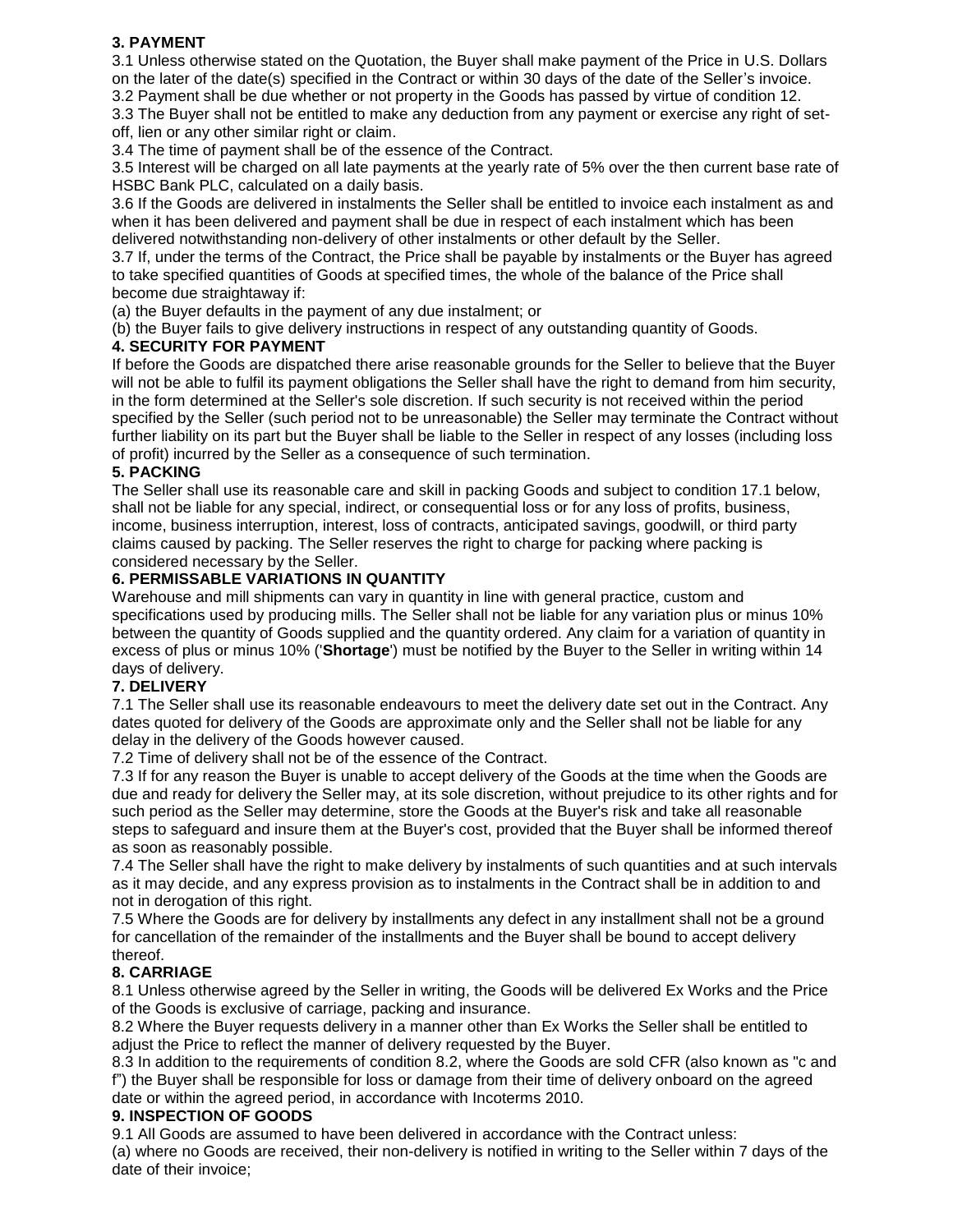(b) the Buyer or Buyer's agent has noted on the Seller's delivery record at the time of accepting the shipment that they are Defective (as defined in condition 16.3(a)) or there is a Shortage in the Goods or damage to the Goods and/or packaging ('**Damage**') which would have been apparent upon reasonable inspection of the Goods on delivery, and notified the Seller of such in writing within 14 days of receipt of the shipment. The endorsement of the words "not checked" or "unexamined" (or different words to the same effect) on the delivery record shall not render the Seller liable for any Damage or Shortage in the Goods which may be subsequently discovered; or

(c) where it is not readily ascertainable from reasonable inspection and checking by the Buyer either before or after delivery that Goods are Defective in accordance with condition 16.3(b) then such claims shall be notified in writing by the Buyer to the Seller within 14 days of the date of discovery that the Goods are so Defective.

9.2 The Buyer shall only be entitled to reject Goods if upon reasonable examination, in accordance with condition 9.1, they are found to be Defective.

9.3 Where the Buyer wishes to reject Goods as Defective or claim that they are Damaged it shall, before returning the same to the Seller, allow the Seller reasonable time and facilities to examine the Goods at the Buyer's premises. If following such examination the Seller agrees that the Buyer is entitled to reject the Goods or that they are Damaged then they shall be returned without incurring any or further damage and suitably packaged to the Seller in accordance with condition 10.1 below. Goods returned by the Buyer without the Seller's agreement shall be at the sole risk and cost of the Buyer at all times.

### **10. RETURNING GOODS**

10.1 Once a return has been agreed with the Seller, then the Goods must be dispatched to the Seller within 14 days using only transport that has been agreed in advance with the Seller. The Seller will pay all costs directly relating to the transport of the Goods to be returned provided the agreed transport is used. 10.2 Regrettably, the Seller is unable to credit or refund Goods that have been incorrectly ordered by the Buyer or where the Goods have been specially manufactured, prepared, or cut in pieces at the request of the Buyer.

### **11. IMPORT AND EXPORT REQUIREMENTS**

11.1 The Buyer shall be solely responsible for complying with any legislation or regulation governing the exportation of the Goods from Hungary and their importation into another country and for the payment of any duties thereon and shall indemnify and keep indemnified the Seller against all actions, proceedings, costs, claims, losses (including indirect and consequential losses), damages, demands, expenses and liabilities arising out of or in connection with the failure by the Buyer to so comply.

11.2 The Seller may terminate any Contract at any time without liability by written notice to the Buyer if any export licence, consent or permission which the Seller determines is required by either the Buyer or the Seller from time to time, whether under the Seller's export compliance policy, Hungarian export control regime, the US export control regime (as the Seller is a subsidiary of a US company), or otherwise, is not in place.

11.3 If a Buyer domiciled outside Hungary or an agent of such a Buyer collects Goods and transports or despatches them, the Buyer shall furnish to the Seller any export certificate required by law. If such a certificate is not furnished, the Buyer shall pay the Seller any applicable Hungarian tax or duty which is payable, including, without limitation, value added tax, in respect of the invoice amount.

#### **12. PASSING OF TITLE AND RISK**

Except as otherwise provided in these Conditions, the risk of loss or damage to the Goods shall pass to the Buyer upon delivery of the Goods in accordance with condition 8.

#### **13. TITLE AND LIEN**

13.1 The Seller shall retain title to and ownership of the Goods until it has received payment in full of all sums due for all Goods supplied to the Buyer. If payments received from the Buyer are not stated to refer to a particular invoice the Seller may appropriate such payments to any outstanding invoice.

13.2 If any of the Goods owned by the Seller are attached to, mixed with or incorporated into any other goods not owned by the Seller so that the Goods in question are not separate from the resulting composite or mixed goods, then immediately upon manufacture all such composite or mixed goods shall belong to the Seller absolutely and not by way of charge until the Goods have been paid for in full or until the Seller recovers possession of and resells sufficient of the composite or mixed goods to discharge the purchase Price in full and the Seller's costs are recovered, any excess to be accounted for to the Buyer. 13.3 Until payment of the Price the Buyer shall be the bailee of the Goods for the Seller and the Goods shall be stored separately from any Goods which belong to the Buyer or any third party, and shall be clearly marked and identifiable as being the Seller's property.

13.4 The Seller hereby licences the Buyer to sell, as the Seller's agent and bailee Goods which belong to the Seller. All monies received from any such sale shall be held on trust to settle any sums due in respect thereof to the Seller and pay any balance to the Buyer. Such monies shall be placed to the credit of a separate fiduciary bank account which shall not be permitted to become overdrawn and shall not be released to the Buyer until payment for the Goods has been received.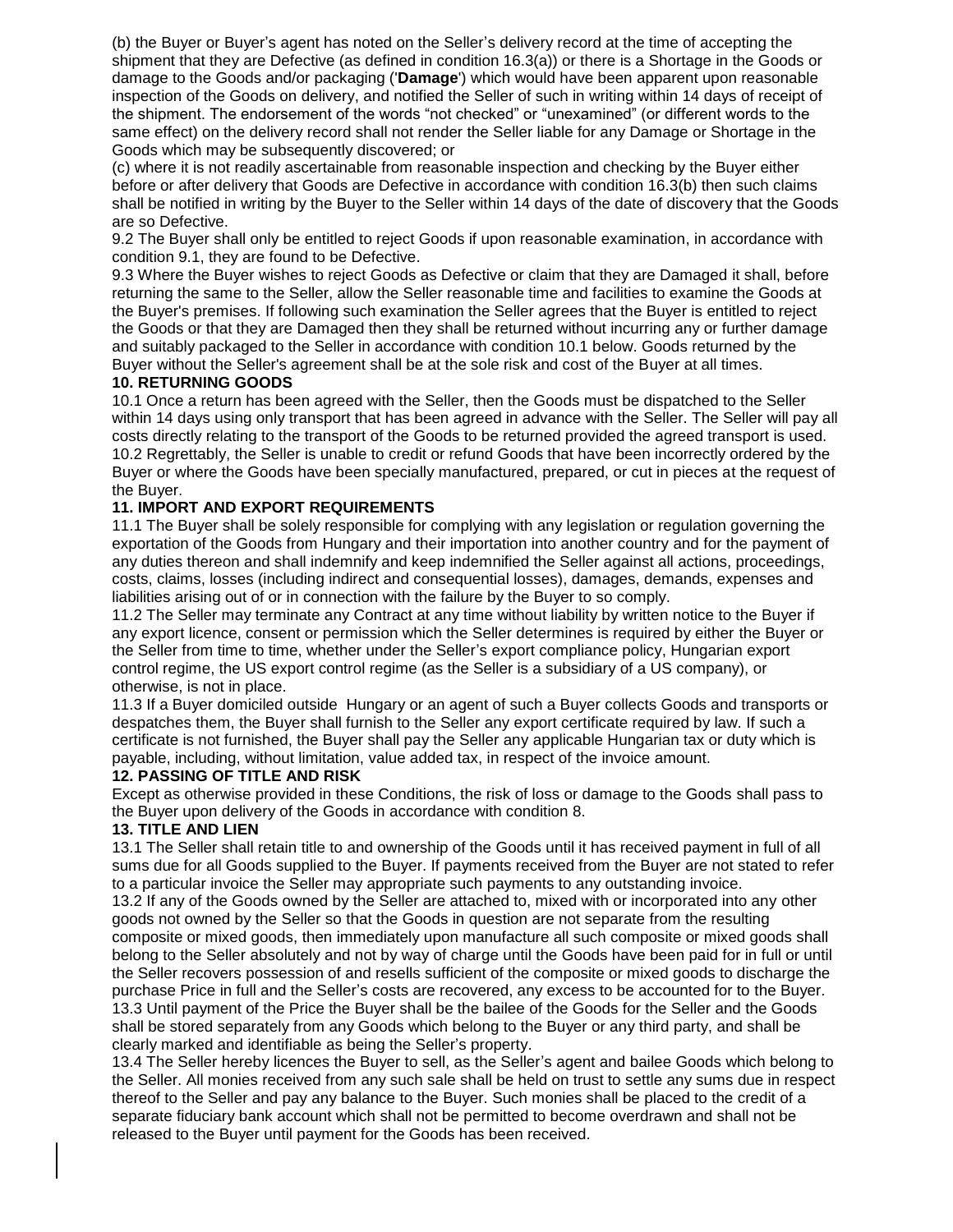13.5 If the Buyer fails to make any payment to the Seller when due, compounds with its creditors, executes an assignment for the benefit of its creditors, has a bankruptcy order against it or, being a company, enters into voluntary or compulsory liquidation or has an administrator or administrative receiver or receiver appointed over all or part of its assets or takes or suffers any similar action in consequence of debt or becomes insolvent or if the Seller has reasonable cause to believe that any of these events is likely to occur, the Seller shall have the right, without prejudice to any other remedies: (a) to enter without prior notice any premises where Goods owned by it may be, and to repossess and dispose of any Goods owned by it so as to discharge any sums owned to it by the Buyer under this or any other contract;

(b) to require the Buyer not to resell or part with possession of any Goods owned by the Seller until the Buyer has paid in full all sums owed by it to the Seller under this or any other contract;

(c) to withhold delivery of any undelivered Goods and stop any Goods in transit.

Unless the Seller expressly elects otherwise, any contract between it and the Buyer for the supply of goods shall remain in existence notwithstanding any exercise by the Seller of its rights under this condition 13.

13.6 The Goods shall, once the risk has passed to the Buyer in accordance with condition 12 (Passing of Title and Risk) or otherwise, be and remain at the Buyer's risk at all times unless and until the Seller has retaken possession of them, and the Buyer shall insure accordingly.

#### **14. FORCE MAJEURE**

The Seller shall not be liable to the Buyer for any loss or damage which may be suffered by the Buyer as a result of the supply of Goods by the Seller being cancelled, prevented, hindered, delayed or rendered uneconomic by reason of any circumstances beyond the Seller's control including acts of God, war (whether declared or not), armed conflict (whether internal or international), insurrection, riot, civil commotion, rebellion, any act of violence, act of any government, tide, storm, tidal wave, flood, lightning, explosion, fire, earthquake, strike, lock-out, labour or industrial dispute or stoppage, reduction in or unavailability of power at a manufacturing plant, breakdown of plant or machinery or shortage or unavailability of raw materials from normal sources of supply.

### **15. INFRINGEMENT OF RIGHTS OF THIRD PARTIES**

If Goods are made in accordance with the specification or special requirements of the Buyer, the Buyer shall indemnify the Seller against all actions, proceedings, costs, claims, losses, damages, demands, expenses and liabilities incurred by the Seller or for which it may be liable due to or arising directly or indirectly out of any infringement or alleged infringement of patents, trade marks, copyright, design rights or other intellectual property rights occasioned by the importation, manufacture or sale of such Goods.

### **16. WARRANTY AND GUARANTEE**

16.1 The Contract shall not constitute a sale by description or sample.

16.2 The Seller warrants that the Goods manufactured by the Seller shall not be Defective as defined in condition 16.3 below. Any Goods which are shown to be Defective or Damaged will, at the Seller's option, be replaced or repaired free of charge, or if not practicable, the Price paid for the Goods will be refunded or credited to the Buyer, provided that the Buyer has notified the Seller in accordance with condition 9.1 above (as applicable) and if so requested by the Seller, has returned the Goods in accordance with condition 10.1.

16.3 The Goods delivered to the Buyer shall be considered as defective ('**Defective**') if they do not conform with the specification provided by the Seller in the Contract, or are not free from defects in materials and workmanship:

(a) where such defects are readily ascertainable from reasonable inspection and checking by the Buyer either before or after delivery, at the time of their delivery; or

(b) in a case where defects in the Goods are not readily ascertainable from reasonable inspection and checking by the Buyer either before or after delivery, within a reasonable time after delivery.

16.4 Nothing herein shall impose any liability upon the Seller in respect of any defect in the Goods arising out of:

(a) the acts, omissions, negligence or default of the Buyer, its servants or agents including in particular (but without prejudice to the generality of the foregoing) any failure by the Buyer to comply with any recommendations of the Seller as to storage and handling of the Goods; or

(b) any inaccuracies in any drawing, bill of quantities or specification supplied by the Buyer.

16.5 In the case of Goods not manufactured by the Seller, the Seller shall, to the extent it is legally able to do so, make available to the Buyer the benefit of any guarantee or warranty for the Goods given by the Seller's supplier provided that the Goods have been accepted and paid for by the Buyer and will, if requested by the Buyer, show to, or provide the Buyer with a test certificate from the supplier, whenever reasonably possible.

16.6 Except as expressly stated in this condition 16 any conditions or warranties (whether express or implied by statute, common law or arising from conduct, a previous course of dealing, trade custom, usage or otherwise howsoever) as to the quality of the Goods or their fitness for any particular purpose, including the suitability of a particular size or dimension of the Goods, (even if that purpose is made known expressly or by implication to the Seller) or as to the correspondence of the Goods with any description or sample are hereby expressly excluded.